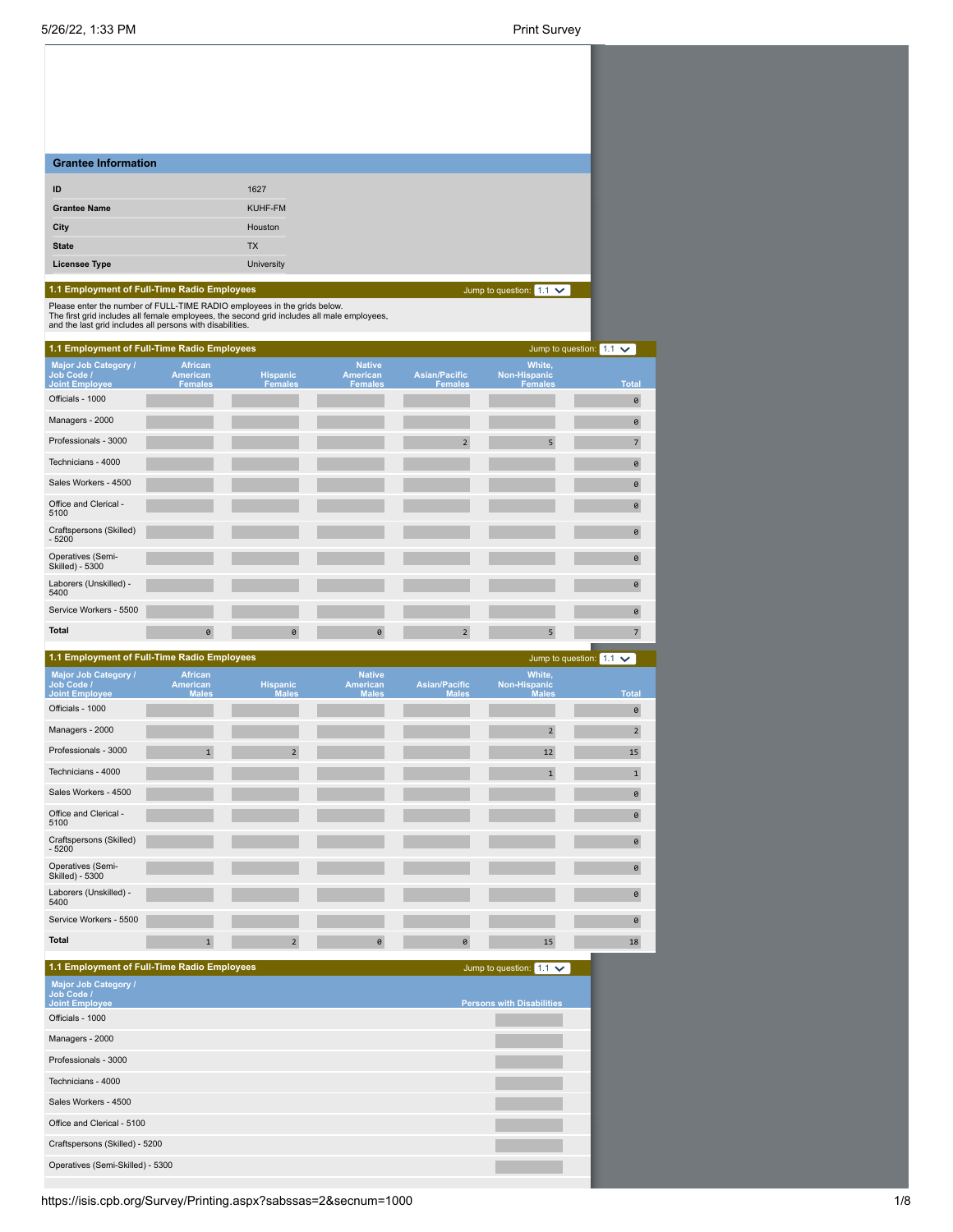

| Officials - 1000                            |              |          |          |          |                                | $\theta$       |
|---------------------------------------------|--------------|----------|----------|----------|--------------------------------|----------------|
| Managers - 2000                             |              |          |          |          |                                | $\theta$       |
| Professionals - 3000                        | $\mathbf{1}$ |          |          |          | 6                              | $\overline{7}$ |
| Technicians - 4000                          |              |          |          |          |                                | $\theta$       |
| Sales Workers - 4500                        |              |          |          |          |                                | $\theta$       |
| Office and Clerical -<br>5100               |              |          |          |          |                                | $\theta$       |
| Craftspersons (Skilled)<br>$-5200$          |              |          |          |          |                                | $\theta$       |
| Operatives (Semi-<br>skilled) - 5300        |              |          |          |          |                                | $\theta$       |
| Laborers (Unskilled) -<br>5400              |              |          |          |          |                                | $\theta$       |
| Service Workers - 5500                      |              |          |          |          |                                | $\theta$       |
| <b>Total</b>                                | $\mathbf{1}$ | $\theta$ | $\theta$ | $\theta$ | 6                              | $\overline{7}$ |
|                                             |              |          |          |          |                                |                |
| 1.3 Employment of Part-Time Radio Employees |              |          |          |          | Jump to question: $1.3 \times$ |                |

0

0

0

 $\theta$ 

https://isis.cpb.org/Survey/Printing.aspx?sabssas=2&secnum=1000 2/8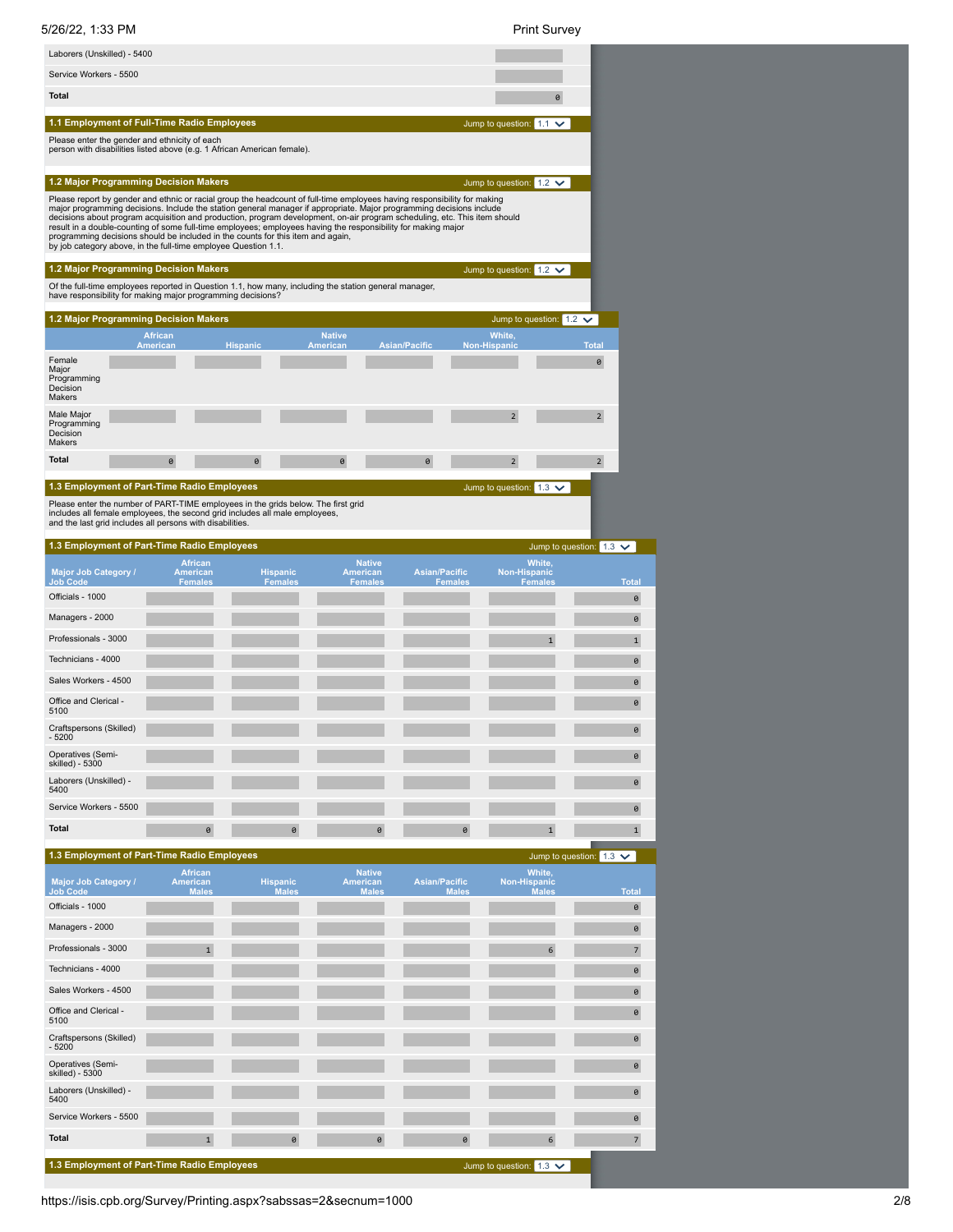5/26/22, 1:33 PM Print Survey

| <b>Major Job Category /</b><br>Job Code                                                                                                                                                                                                                                                                                                                                                                                                                                                                                                                                                                                                                                                                                                                                       |                        |                            |                      | <b>Persons with Disabilities</b> |                                |
|-------------------------------------------------------------------------------------------------------------------------------------------------------------------------------------------------------------------------------------------------------------------------------------------------------------------------------------------------------------------------------------------------------------------------------------------------------------------------------------------------------------------------------------------------------------------------------------------------------------------------------------------------------------------------------------------------------------------------------------------------------------------------------|------------------------|----------------------------|----------------------|----------------------------------|--------------------------------|
| Officials - 1000                                                                                                                                                                                                                                                                                                                                                                                                                                                                                                                                                                                                                                                                                                                                                              |                        |                            |                      |                                  |                                |
| Managers - 2000                                                                                                                                                                                                                                                                                                                                                                                                                                                                                                                                                                                                                                                                                                                                                               |                        |                            |                      |                                  |                                |
| Professionals - 3000                                                                                                                                                                                                                                                                                                                                                                                                                                                                                                                                                                                                                                                                                                                                                          |                        |                            |                      |                                  |                                |
| Technicians - 4000                                                                                                                                                                                                                                                                                                                                                                                                                                                                                                                                                                                                                                                                                                                                                            |                        |                            |                      |                                  |                                |
| Sales Workers - 4500                                                                                                                                                                                                                                                                                                                                                                                                                                                                                                                                                                                                                                                                                                                                                          |                        |                            |                      |                                  |                                |
| Office and Clerical - 5100                                                                                                                                                                                                                                                                                                                                                                                                                                                                                                                                                                                                                                                                                                                                                    |                        |                            |                      |                                  |                                |
| Craftspersons (Skilled) - 5200                                                                                                                                                                                                                                                                                                                                                                                                                                                                                                                                                                                                                                                                                                                                                |                        |                            |                      |                                  |                                |
| Operatives (Semi-skilled) - 5300                                                                                                                                                                                                                                                                                                                                                                                                                                                                                                                                                                                                                                                                                                                                              |                        |                            |                      |                                  |                                |
| Laborers (Unskilled) - 5400                                                                                                                                                                                                                                                                                                                                                                                                                                                                                                                                                                                                                                                                                                                                                   |                        |                            |                      |                                  |                                |
| Service Workers - 5500                                                                                                                                                                                                                                                                                                                                                                                                                                                                                                                                                                                                                                                                                                                                                        |                        |                            |                      |                                  |                                |
| <b>Total</b>                                                                                                                                                                                                                                                                                                                                                                                                                                                                                                                                                                                                                                                                                                                                                                  |                        |                            |                      |                                  | 0                              |
| 1.4 Part-Time Employment<br>Of all the part-time employees listed in Question 1.3, how many worked less than 15 hours per week and how many                                                                                                                                                                                                                                                                                                                                                                                                                                                                                                                                                                                                                                   |                        |                            |                      |                                  | Jump to question: $1.4 \times$ |
| worked 15 or more hours per week, but not full time?                                                                                                                                                                                                                                                                                                                                                                                                                                                                                                                                                                                                                                                                                                                          |                        |                            |                      |                                  |                                |
| 1.4 Part-Time Employment                                                                                                                                                                                                                                                                                                                                                                                                                                                                                                                                                                                                                                                                                                                                                      |                        |                            |                      | Jump to question: 1.4            | $\checkmark$                   |
| Number working less than 15 hours per week                                                                                                                                                                                                                                                                                                                                                                                                                                                                                                                                                                                                                                                                                                                                    |                        |                            |                      |                                  | 0                              |
| 1.4 Part-Time Employment<br>Number working 15 or more hours per week                                                                                                                                                                                                                                                                                                                                                                                                                                                                                                                                                                                                                                                                                                          |                        |                            |                      | Jump to question: 1.4            | $\checkmark$<br>8              |
|                                                                                                                                                                                                                                                                                                                                                                                                                                                                                                                                                                                                                                                                                                                                                                               |                        |                            |                      |                                  |                                |
| 1.5 Full-Time Hiring<br>Enter the number of full-time employees in each category hired during the fiscal year.                                                                                                                                                                                                                                                                                                                                                                                                                                                                                                                                                                                                                                                                |                        |                            |                      |                                  | Jump to question: $1.5 \times$ |
| (Do not include internal promotions, but do include employees who changed from part-time to full-time status during the fiscal year.)                                                                                                                                                                                                                                                                                                                                                                                                                                                                                                                                                                                                                                         |                        |                            |                      |                                  |                                |
| 1.5 Full-Time Hiring                                                                                                                                                                                                                                                                                                                                                                                                                                                                                                                                                                                                                                                                                                                                                          |                        |                            |                      | Jump to question: 1.5            |                                |
| No full-time employees were hired (check here if applicable)                                                                                                                                                                                                                                                                                                                                                                                                                                                                                                                                                                                                                                                                                                                  |                        |                            |                      |                                  |                                |
| 1.5 Full-Time Hiring                                                                                                                                                                                                                                                                                                                                                                                                                                                                                                                                                                                                                                                                                                                                                          |                        |                            |                      |                                  | Jump to question: $1.5 \times$ |
| <b>Major Job Category /</b><br>Job Code                                                                                                                                                                                                                                                                                                                                                                                                                                                                                                                                                                                                                                                                                                                                       | <b>Minority Female</b> | <b>Non-Minority Female</b> | <b>Minority Male</b> | <b>Non-Minority Male</b>         | <b>Tota</b>                    |
| Officials - 1000                                                                                                                                                                                                                                                                                                                                                                                                                                                                                                                                                                                                                                                                                                                                                              |                        |                            |                      |                                  | 0                              |
| Managers - 2000                                                                                                                                                                                                                                                                                                                                                                                                                                                                                                                                                                                                                                                                                                                                                               |                        |                            |                      | $\mathbf{1}$                     | $\mathbf{1}$                   |
| Professionals - 3000                                                                                                                                                                                                                                                                                                                                                                                                                                                                                                                                                                                                                                                                                                                                                          | 1                      | $\mathbf{1}$               |                      | 2                                | 4                              |
| Technicians - 4000                                                                                                                                                                                                                                                                                                                                                                                                                                                                                                                                                                                                                                                                                                                                                            |                        |                            |                      |                                  | 0                              |
| Sales Workers - 4500                                                                                                                                                                                                                                                                                                                                                                                                                                                                                                                                                                                                                                                                                                                                                          |                        |                            |                      |                                  | 0                              |
| Office / Service<br>Workers - 5100-5500                                                                                                                                                                                                                                                                                                                                                                                                                                                                                                                                                                                                                                                                                                                                       |                        |                            |                      |                                  | 0                              |
| <b>Total</b>                                                                                                                                                                                                                                                                                                                                                                                                                                                                                                                                                                                                                                                                                                                                                                  | 1                      | 1                          | 0                    | 3                                | 5                              |
| 1.6 Full-Time and Part-Time Job Openings                                                                                                                                                                                                                                                                                                                                                                                                                                                                                                                                                                                                                                                                                                                                      |                        |                            |                      |                                  | Jump to question: $1.6 \times$ |
| Enter the total number of full-time and part-time openings that occurred during the fiscal year. Include both vacancies in<br>previously filled positions and newly created positions. Include all positions that became available during the fiscal year,<br>regardless of whether they were filled during the year. If a job opening was filled during the year, include it regardless of<br>whether it was filled by an internal or an external candidate. Do not include as job openings any positions created through<br>the promotion of an employee who stays in essentially the same job but has a different title (i.e. where there was no vacancy or<br>newly created position to be filled). If no full-time or part-time job openings occured, please enter zero. |                        |                            |                      |                                  |                                |
| 1.6 Full-Time and Part-Time Job Openings                                                                                                                                                                                                                                                                                                                                                                                                                                                                                                                                                                                                                                                                                                                                      |                        |                            |                      |                                  | Jump to question: $1.6 \vee$   |
| Number of full-time and part-time job openings                                                                                                                                                                                                                                                                                                                                                                                                                                                                                                                                                                                                                                                                                                                                |                        |                            |                      |                                  | 10                             |
| <b>1.7 Hiring Contractors</b><br>During the fiscal year, did you hire independent contractors to provide any of the following services?                                                                                                                                                                                                                                                                                                                                                                                                                                                                                                                                                                                                                                       |                        |                            |                      |                                  | Jump to question: $1.7 \times$ |
| <b>1.7 Hiring Contractors</b>                                                                                                                                                                                                                                                                                                                                                                                                                                                                                                                                                                                                                                                                                                                                                 |                        |                            |                      |                                  | Jump to question: $1.7 \times$ |
|                                                                                                                                                                                                                                                                                                                                                                                                                                                                                                                                                                                                                                                                                                                                                                               |                        |                            |                      |                                  | <b>Check all that apply</b>    |
| Underwritting solicitation related activities                                                                                                                                                                                                                                                                                                                                                                                                                                                                                                                                                                                                                                                                                                                                 |                        |                            |                      |                                  |                                |
| <b>Direct Mail</b>                                                                                                                                                                                                                                                                                                                                                                                                                                                                                                                                                                                                                                                                                                                                                            |                        |                            |                      |                                  |                                |
| Telemarketing                                                                                                                                                                                                                                                                                                                                                                                                                                                                                                                                                                                                                                                                                                                                                                 |                        |                            |                      |                                  | $\mathcal{S}$                  |
| Other development activities                                                                                                                                                                                                                                                                                                                                                                                                                                                                                                                                                                                                                                                                                                                                                  |                        |                            |                      |                                  | Ø                              |
| Legal services                                                                                                                                                                                                                                                                                                                                                                                                                                                                                                                                                                                                                                                                                                                                                                |                        |                            |                      |                                  | $\mathcal{S}$                  |
| Human Resource services                                                                                                                                                                                                                                                                                                                                                                                                                                                                                                                                                                                                                                                                                                                                                       |                        |                            |                      |                                  |                                |
| Accounting/Payroll                                                                                                                                                                                                                                                                                                                                                                                                                                                                                                                                                                                                                                                                                                                                                            |                        |                            |                      |                                  | √                              |
| Computer operations                                                                                                                                                                                                                                                                                                                                                                                                                                                                                                                                                                                                                                                                                                                                                           |                        |                            |                      |                                  |                                |
| Website design                                                                                                                                                                                                                                                                                                                                                                                                                                                                                                                                                                                                                                                                                                                                                                |                        |                            |                      |                                  |                                |
| Website content                                                                                                                                                                                                                                                                                                                                                                                                                                                                                                                                                                                                                                                                                                                                                               |                        |                            |                      |                                  | □                              |
|                                                                                                                                                                                                                                                                                                                                                                                                                                                                                                                                                                                                                                                                                                                                                                               |                        |                            |                      |                                  |                                |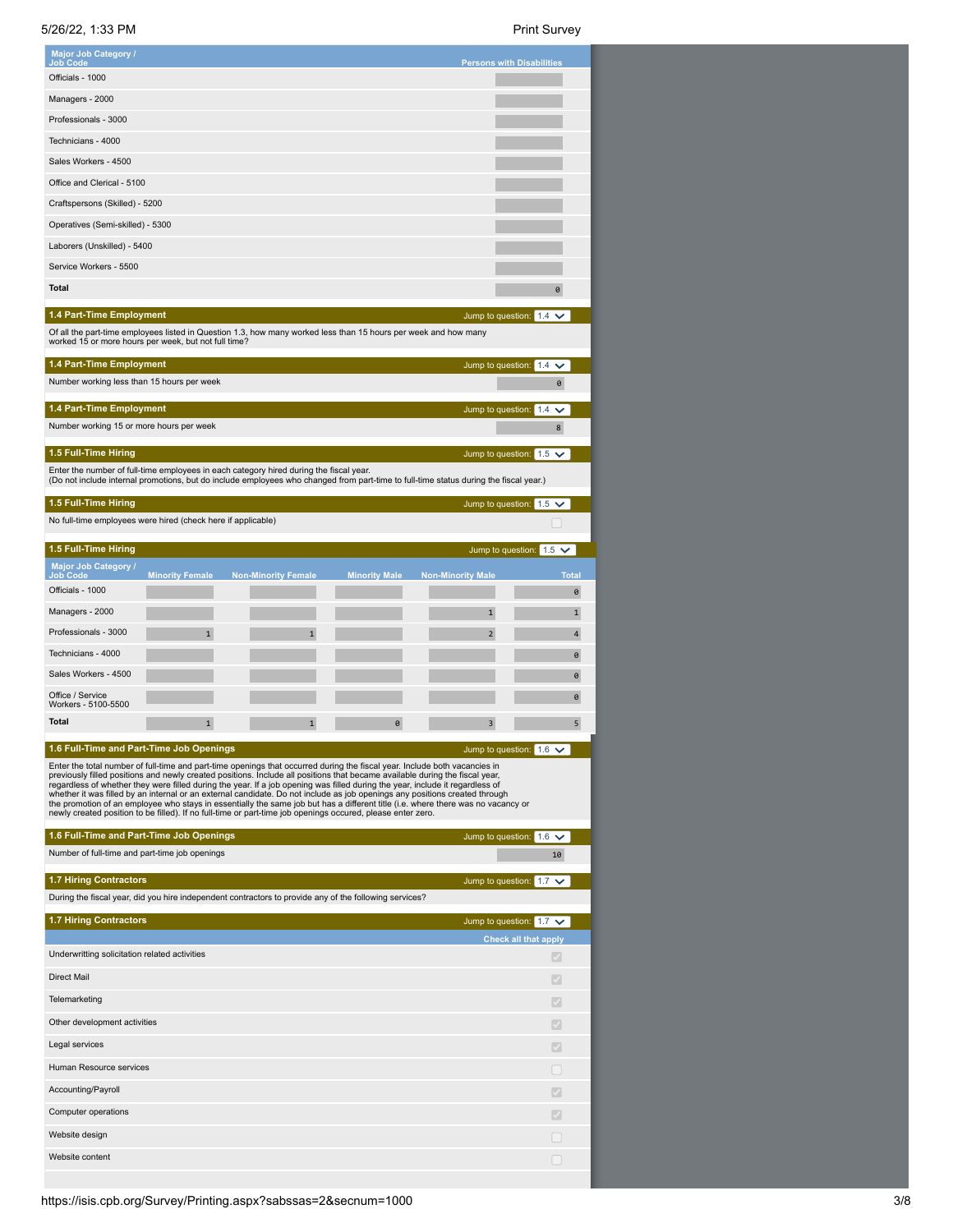# $5/26/22, 1:33$  PM

|  | Print Survey |
|--|--------------|
|--|--------------|

| 5/26/22, 1:33 PM                                           |                |                           | <b>Print Survey</b>            |
|------------------------------------------------------------|----------------|---------------------------|--------------------------------|
| Broadcasting engineering                                   |                |                           | $\vert \mathcal{S} \vert$      |
| Engineering                                                |                |                           | $\mathcal{A}$                  |
| Program director activities                                |                |                           | □                              |
| None of the above                                          |                |                           | □                              |
| Comments                                                   |                |                           |                                |
| <b>Comment</b><br>Question<br>No Comments for this section |                |                           |                                |
| 2.1 Average Salaries FULL TIME EMPLOYEES ONLY              |                |                           | Jump to question: $2.1 \times$ |
|                                                            | # of Employees | <b>Avg. Annual Salary</b> | <b>Average Tenure</b>          |
| <b>Chief Executive Officer</b>                             |                | \$                        |                                |
| Chief Executive Officer - Joint                            | 1.00           | \$<br>288,906             | 6                              |
| <b>Chief Operations Officer</b>                            |                | \$                        |                                |
| Chief Operations Officer - Joint                           | 1.00           | \$<br>137,891             | 5                              |
| <b>Chief Financial Officer</b>                             |                | \$                        |                                |
| Chief Financial Officer - Joint                            | 1.00           | \$<br>65,205              | $\mathbf{1}$                   |
| <b>Publicity, Program Promotion Chief</b>                  |                | \$                        |                                |
| Publicity, Program Promotion Chief - Joint                 | 1.00           | \$<br>80,325              | $\overline{\mathbf{4}}$        |
| Communication and Public Relations, Chief                  |                | \$                        |                                |
| Communication and Public Relations, Chief - Joint          |                | \$                        |                                |
| <b>Programming Director</b>                                | 1.00           | \$<br>93,942              | $\overline{2}$                 |
| Programming Director - Joint                               |                | \$                        |                                |
| Production, Chief                                          |                | \$                        |                                |
| Production, Chief - Joint                                  | 1.00           | \$<br>95,472              | 26                             |
| <b>Executive Producer</b>                                  | 3.00           | \$<br>61,808              | 9                              |
| Executive Producer - Joint                                 |                | \$                        |                                |
| Producer                                                   | 6.00           | \$<br>61,721              | 4                              |
| Producer - Joint                                           | 3.00           | \$<br>60,432              | $\overline{7}$                 |
| Development, Chief                                         |                | \$                        |                                |
| Development, Chief - Joint                                 |                | \$                        |                                |
| Member Services, Chief                                     |                | \$                        |                                |
| Member Services, Chief - Joint                             | 1.00           | \$<br>85,728              | 5                              |
| Membership Fundraising, Chief                              |                | \$                        |                                |
| Membership Fundraising, Chief - Joint                      |                | \$                        | 0                              |
| <b>On-Air Fundraising, Chief</b>                           |                | \$                        |                                |
| On-Air Fundraising, Chief - Joint                          | 1.00           | \$<br>47,028              | $\mathbf{1}$                   |
| <b>Auction Fundraising, Chief</b>                          |                | \$                        |                                |
| Auction Fundraising, Chief - Joint                         |                | \$                        |                                |
| Underwriting, Chief                                        |                | \$                        |                                |
| Underwriting, Chief - Joint                                |                | \$                        |                                |
| Corporate Underwriting, Chief                              |                | \$                        |                                |
| Corporate Underwriting, Chief - Joint                      |                | \$                        |                                |
| Foundation Underwriting, Chief                             |                | \$                        |                                |
| Foundation Underwriting, Chief - Joint                     |                | \$                        |                                |
| Government Grants Solicitation, Chief                      |                | \$                        |                                |
| Government Grants Solicitation, Chief - Joint              |                | \$                        |                                |
| Operations and Engineering, Chief                          |                | \$                        |                                |
| Operations and Engineering, Chief - Joint                  |                | \$                        |                                |
| <b>Engineering Chief</b>                                   |                | \$                        |                                |
| Engineering Chief - Joint                                  | 1.00           | \$<br>84,957              | 3                              |
| <b>Broadcast Engineer 1</b>                                |                | \$                        |                                |
| Broadcast Engineer 1 - Joint                               | 3.00           | \$<br>56,069              | 12                             |
| <b>Production Engineer</b>                                 |                | \$                        |                                |
| Production Engineer - Joint                                |                | \$                        |                                |
| Facilities, Satellite and Tower Maintenance, Chief         |                | \$                        |                                |
| Facilities, Satellite and Tower Maintenance, Chief - Joint | 1.00           | \$<br>74,635              | 14                             |

https://isis.cpb.org/Survey/Printing.aspx?sabssas=2&secnum=1000 4/8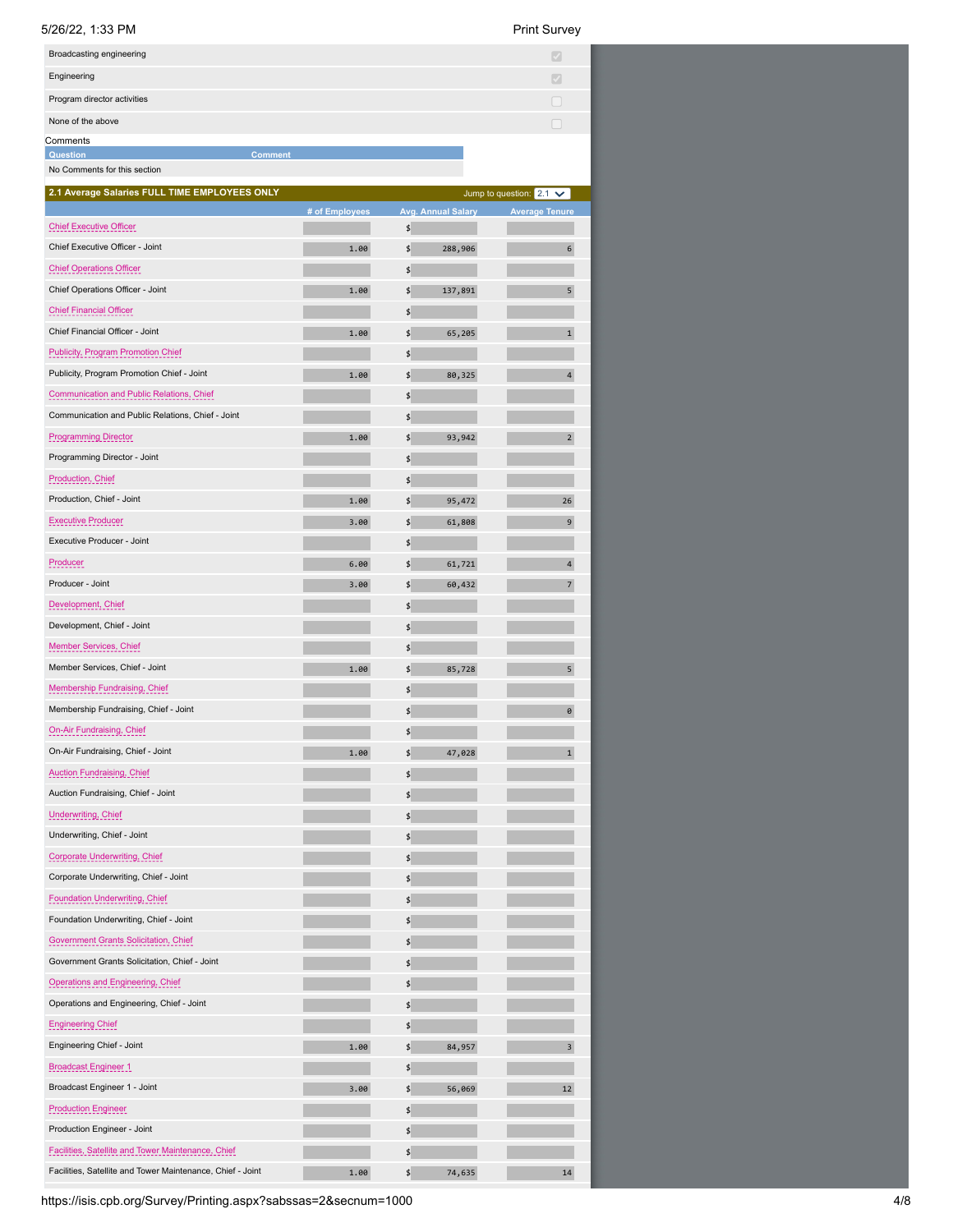| <b>Print Survey</b> |
|---------------------|
|                     |

| <b>Technical Operations, Chief</b>                                                                                                                                                                       |       | \$            |                                             |
|----------------------------------------------------------------------------------------------------------------------------------------------------------------------------------------------------------|-------|---------------|---------------------------------------------|
| Technical Operations, Chief - Joint                                                                                                                                                                      |       | \$            |                                             |
| <b>Education, Chief</b>                                                                                                                                                                                  |       | \$            |                                             |
| Education, Chief - Joint                                                                                                                                                                                 |       | \$            |                                             |
| Information Technology, Director                                                                                                                                                                         |       | \$            |                                             |
| Information Technology, Director - Joint                                                                                                                                                                 | 1.00  | \$<br>55,156  | 3                                           |
| <b>Volunteer Coordinator</b>                                                                                                                                                                             |       | \$            |                                             |
| Volunteer Coordinator - Joint                                                                                                                                                                            |       | \$            |                                             |
| News / Current Affairs Director                                                                                                                                                                          | 1.00  | \$<br>112,200 | $\mathbf{1}$                                |
| News / Current Affairs Director - Joint                                                                                                                                                                  |       | \$            |                                             |
| <b>Music Director</b>                                                                                                                                                                                    |       | \$            |                                             |
| Music Librarian/Programmer                                                                                                                                                                               |       | \$            |                                             |
| Announcer / On-Air Talent                                                                                                                                                                                | 8.00  | \$<br>72,939  | 11                                          |
| Announcer / On-Air Talent - Joint                                                                                                                                                                        |       | \$            |                                             |
| Reporter                                                                                                                                                                                                 | 7.00  | \$<br>62,171  | 6                                           |
| Reporter - Joint                                                                                                                                                                                         |       | \$            |                                             |
| <b>Public Information Assistant</b>                                                                                                                                                                      |       | \$            |                                             |
| Public Information Assistant - Joint                                                                                                                                                                     |       | \$            |                                             |
| <b>Broadcast Supervisor</b>                                                                                                                                                                              |       | \$            |                                             |
| Broadcast Supervisor - Joint                                                                                                                                                                             |       | \$            |                                             |
| Director of Continuity / Traffic                                                                                                                                                                         | 1.00  | \$<br>65,000  | $\mathbf{1}$                                |
| Director of Continuity / Traffic - Joint                                                                                                                                                                 |       | \$            |                                             |
| Events Coordinator                                                                                                                                                                                       |       | \$            |                                             |
| Events Coordinator - Joint                                                                                                                                                                               | 1.00  | \$<br>61,775  | 16                                          |
| Web Administrator/Web Master                                                                                                                                                                             |       | \$            |                                             |
| Web Administrator/Web Master - Joint                                                                                                                                                                     | 1.00  | \$<br>73,174  | 14                                          |
| <b>Total</b>                                                                                                                                                                                             | 45.00 | \$<br>1796534 | 151                                         |
|                                                                                                                                                                                                          |       |               |                                             |
| Comments                                                                                                                                                                                                 |       |               |                                             |
| <b>Comment</b><br><b>Question</b><br>No Comments for this section                                                                                                                                        |       |               |                                             |
| 3.1 Governing Board Method of Selection                                                                                                                                                                  |       |               | Jump to question: $3.1 \times$              |
| Enter the number of governing board members (including the chairperson and both voting and non-voting<br>ex-officio members) who are selected by the following methods:                                  |       |               |                                             |
| 3.1 Governing Board Method of Selection<br>Ex-Officio (Automatic membership because of another office held)                                                                                              |       |               | Jump to question: $3.1 \vee$                |
|                                                                                                                                                                                                          |       |               |                                             |
| 3.1 Governing Board Method of Selection<br>Appointed by government legislative body (including school board)<br>or other government official (e.g. governor)                                             |       |               | Jump to question: $3.1 \checkmark$<br>9     |
| 3.1 Governing Board Method of Selection                                                                                                                                                                  |       |               | Jump to question: 3.1<br>$\checkmark$       |
| Elected by community/membership                                                                                                                                                                          |       |               |                                             |
| 3.1 Governing Board Method of Selection<br>Other (please specify below)                                                                                                                                  |       |               | Jump to question: $3.1 \vee$<br>1           |
| 3.1 Governing Board Method of Selection                                                                                                                                                                  |       |               | Jump to question: $3.1 \vee$                |
| non-voting governor appointed student regent                                                                                                                                                             |       |               |                                             |
| 3.1 Governing Board Method of Selection<br>Elected by board of directors itself (self-perpetuating body)                                                                                                 |       |               | Jump to question: $3.1 \times$              |
| 3.1 Governing Board Method of Selection<br>Total number of board members (Automatic total of the above)                                                                                                  |       |               | Jump to question: 3.1<br>$\checkmark$<br>10 |
|                                                                                                                                                                                                          |       |               |                                             |
| 3.2 Governing Board Members<br>Please report the racial or ethnic group of the members of your governing board by gender. Please also report the<br>number of governing board members with a disability. |       |               | Jump to question: $3.2 \checkmark$          |
| 3.2 Governing Board Members<br>For minority group identification, please refer to "Instructions and Definitions" in the Employment subsection.                                                           |       |               | Jump to question: $3.2 \checkmark$          |
| 3.2 Governing Board Members                                                                                                                                                                              |       |               | Jump to question: 3.2<br>$\checkmark$       |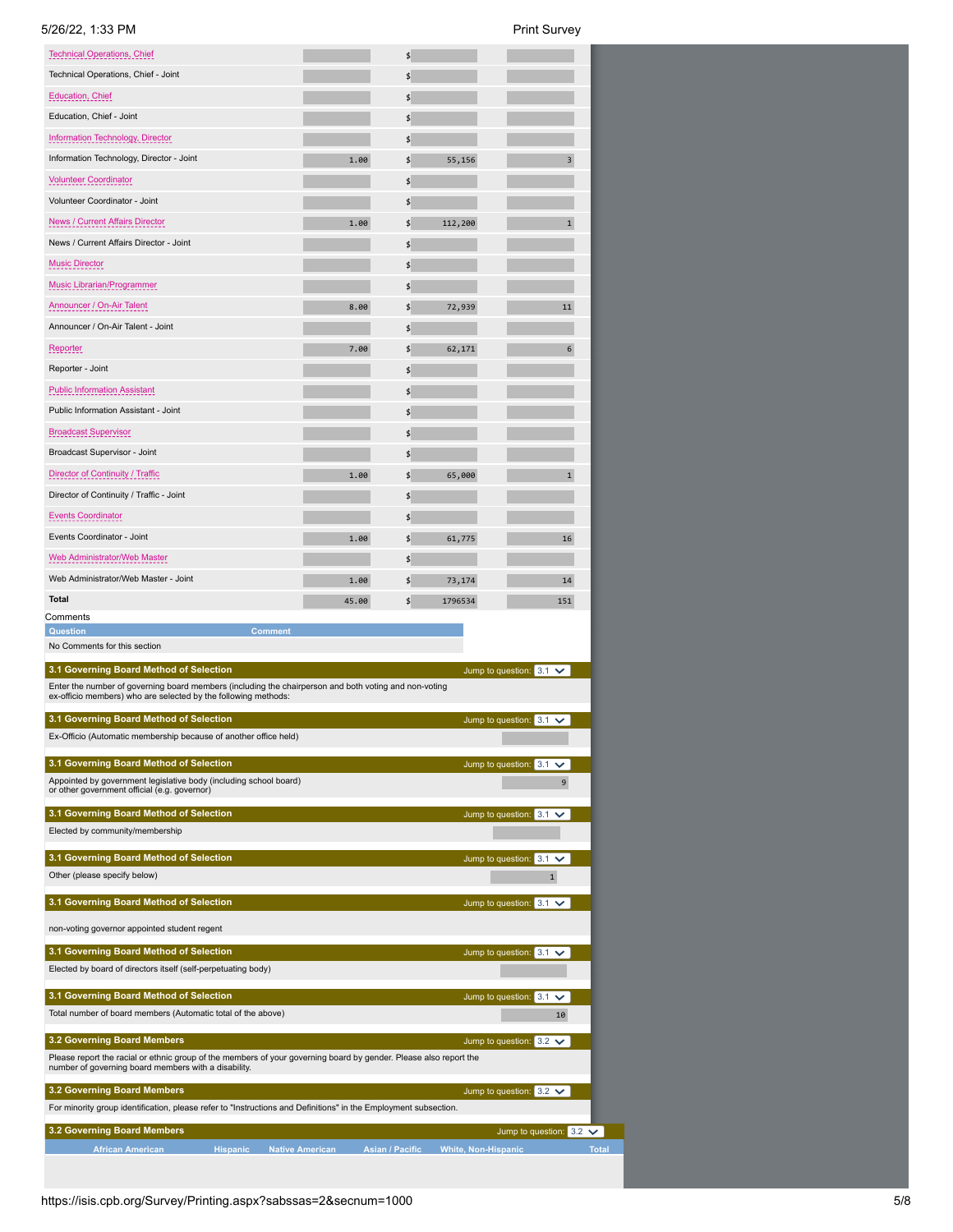5/26/22, 1:33 PM Print Survey

| Female<br>Board<br><b>Members</b> |                                                                                                                                                                                                         |                                                                                                    |                                  |                                                                                                                                                                                                                                                                                      |                      |
|-----------------------------------|---------------------------------------------------------------------------------------------------------------------------------------------------------------------------------------------------------|----------------------------------------------------------------------------------------------------|----------------------------------|--------------------------------------------------------------------------------------------------------------------------------------------------------------------------------------------------------------------------------------------------------------------------------------|----------------------|
| Male<br>Board<br>Members          | 1                                                                                                                                                                                                       |                                                                                                    |                                  | $\overline{2}$<br>5                                                                                                                                                                                                                                                                  |                      |
| <b>Total</b>                      | $\mathbf{1}$                                                                                                                                                                                            | 1                                                                                                  |                                  | $\overline{2}$<br>6                                                                                                                                                                                                                                                                  |                      |
|                                   | <b>3.2 Governing Board Members</b>                                                                                                                                                                      |                                                                                                    |                                  | Jump to question: 3.2                                                                                                                                                                                                                                                                |                      |
|                                   | <b>Number of Vacant Positions</b>                                                                                                                                                                       |                                                                                                    |                                  |                                                                                                                                                                                                                                                                                      | 0                    |
|                                   | <b>3.2 Governing Board Members</b>                                                                                                                                                                      |                                                                                                    |                                  | Jump to question: 3.2                                                                                                                                                                                                                                                                | $\checkmark$         |
|                                   |                                                                                                                                                                                                         | Total Number of Board Members (Total should equal the total reported in Question 3.1.)             |                                  |                                                                                                                                                                                                                                                                                      | 10                   |
|                                   |                                                                                                                                                                                                         |                                                                                                    |                                  |                                                                                                                                                                                                                                                                                      |                      |
|                                   | <b>3.2 Governing Board Members</b><br>Number of Board Members with disabilities                                                                                                                         |                                                                                                    |                                  | Jump to question: 3.2                                                                                                                                                                                                                                                                | $\checkmark$         |
| Comments                          |                                                                                                                                                                                                         |                                                                                                    |                                  |                                                                                                                                                                                                                                                                                      | 0                    |
| <b>Question</b>                   |                                                                                                                                                                                                         |                                                                                                    | Comment                          |                                                                                                                                                                                                                                                                                      |                      |
|                                   | No Comments for this section                                                                                                                                                                            |                                                                                                    |                                  |                                                                                                                                                                                                                                                                                      |                      |
|                                   | <b>4.1 Community Outreach Activities</b>                                                                                                                                                                |                                                                                                    |                                  | Jump to question: $4.1 \vee$                                                                                                                                                                                                                                                         |                      |
|                                   |                                                                                                                                                                                                         |                                                                                                    |                                  | Did the grant recipient engage in any of the following community outreach services, and, if so, did the outreach activity have a specific,<br>formal component designed to be of special service to either the educational community or minority and/or other diverse audiences?     |                      |
|                                   | <b>4.1 Community Outreach Activities</b>                                                                                                                                                                |                                                                                                    |                                  |                                                                                                                                                                                                                                                                                      |                      |
|                                   |                                                                                                                                                                                                         |                                                                                                    |                                  | Jump to question:                                                                                                                                                                                                                                                                    | $4.1 \vee$<br>Yes/No |
|                                   | Produce public service announcemnts?                                                                                                                                                                    |                                                                                                    |                                  |                                                                                                                                                                                                                                                                                      | No                   |
| community?                        |                                                                                                                                                                                                         |                                                                                                    |                                  | Did the public service announcements have a specific, formal component designed to be of special service to the educational                                                                                                                                                          | No                   |
|                                   |                                                                                                                                                                                                         |                                                                                                    |                                  | Did the public service announcements have a specific, formal component designed to be of special service to the minority                                                                                                                                                             | <b>No</b>            |
|                                   | community and/or diverse audiences?                                                                                                                                                                     |                                                                                                    |                                  |                                                                                                                                                                                                                                                                                      |                      |
|                                   |                                                                                                                                                                                                         |                                                                                                    |                                  | Broadcast community activities information (e.g., community bulletin board, series highlighting local nonprofit agencies)?<br>Did the community activities information broadcast have a specific, formal component designed to be of special service to the                          | Yes<br>Yes           |
|                                   | educational community?                                                                                                                                                                                  |                                                                                                    |                                  | Did the community activities information broadcast have a specific, formal component designed to be of special service to the                                                                                                                                                        | <b>No</b>            |
|                                   | minority community and/or diverse audiences?                                                                                                                                                            | Produce/distribute informational materials based on local or national programming?                 |                                  |                                                                                                                                                                                                                                                                                      | Yes                  |
|                                   |                                                                                                                                                                                                         |                                                                                                    |                                  | Did the informational programming materials have a specific, formal component designed to be of special service to the                                                                                                                                                               | No                   |
|                                   | educational community?                                                                                                                                                                                  |                                                                                                    |                                  | Did the informational programming materials have a specific, formal component designed to be of special service to the minority                                                                                                                                                      | Yes                  |
|                                   | community and/or diverse audiences?                                                                                                                                                                     | Host community events (e.g. benefit concerts, neighborhood festivals)?                             |                                  |                                                                                                                                                                                                                                                                                      | No                   |
|                                   |                                                                                                                                                                                                         |                                                                                                    |                                  | Did the community events have a specific, formal component designed to be of special service to the educational community?                                                                                                                                                           | No                   |
| diverse audiences?                |                                                                                                                                                                                                         |                                                                                                    |                                  | Did the community events have a specific, formal component designed to be of special service to the minority community and/or                                                                                                                                                        | <b>No</b>            |
|                                   |                                                                                                                                                                                                         | Provide locally created content for your own or another community-based computer network/web site? |                                  |                                                                                                                                                                                                                                                                                      | Yes                  |
|                                   |                                                                                                                                                                                                         |                                                                                                    |                                  | Did the locally created web content have a specific, formal component designed to be of special service to the educational                                                                                                                                                           | No                   |
| community?                        |                                                                                                                                                                                                         |                                                                                                    |                                  | Did the locally created web content have a specific, formal component designed to be of special service to the minority                                                                                                                                                              | <b>No</b>            |
|                                   | community and/or diverse audiences'                                                                                                                                                                     |                                                                                                    |                                  |                                                                                                                                                                                                                                                                                      |                      |
| district)?                        |                                                                                                                                                                                                         |                                                                                                    |                                  | Partner with other community agencies or organizations (e.g., local commerical TV station, Red Cross, Urban League, school                                                                                                                                                           | Yes                  |
|                                   |                                                                                                                                                                                                         |                                                                                                    |                                  | Did the partnership have a specific, formal component designed to be of special service to the educational community?                                                                                                                                                                | No                   |
| audiences?                        |                                                                                                                                                                                                         |                                                                                                    |                                  | Did the partnership have a specific, formal component designed to be of special service to the minority community and/or diverse                                                                                                                                                     | <b>No</b>            |
| Comments                          |                                                                                                                                                                                                         |                                                                                                    |                                  |                                                                                                                                                                                                                                                                                      |                      |
| <b>Question</b>                   |                                                                                                                                                                                                         |                                                                                                    | <b>Comment</b>                   |                                                                                                                                                                                                                                                                                      |                      |
|                                   | No Comments for this section                                                                                                                                                                            |                                                                                                    |                                  |                                                                                                                                                                                                                                                                                      |                      |
|                                   | 5.1 Radio Programming and Production                                                                                                                                                                    |                                                                                                    |                                  | Jump to question: $5.1 \checkmark$                                                                                                                                                                                                                                                   |                      |
|                                   | Instructions and Definitions:                                                                                                                                                                           |                                                                                                    |                                  |                                                                                                                                                                                                                                                                                      |                      |
|                                   | 5.1 Radio Programming and Production                                                                                                                                                                    |                                                                                                    |                                  | Jump to question: $5.1 \checkmark$                                                                                                                                                                                                                                                   |                      |
|                                   |                                                                                                                                                                                                         | distribution to at least one station outside the grant recipients local market.)                   |                                  | About how many original hours of station program production in each of the following categories did the grant recipient complete this year?<br>(For purposes of this survey, programming intended for national distribution is defined as all programming distributed or offered for |                      |
|                                   | 5.1 Radio Programming and Production                                                                                                                                                                    |                                                                                                    |                                  | Jump to question: 5.1                                                                                                                                                                                                                                                                | $\checkmark$         |
|                                   |                                                                                                                                                                                                         |                                                                                                    | <b>For National Distribution</b> | For Local Distribution/All Other                                                                                                                                                                                                                                                     | <b>Total</b>         |
|                                   | Music (announcer in studio playing principally a<br>sequence of musical recording)                                                                                                                      |                                                                                                    |                                  |                                                                                                                                                                                                                                                                                      | 0                    |
|                                   | Arts and Cultural (includes live or narrated<br>performances, interviews, and discussions, in the<br>form of extended coverage and broadcast time<br>devote to artistic and/or cultural subject matter) |                                                                                                    |                                  | 104                                                                                                                                                                                                                                                                                  | 104                  |
|                                   | News and Public Affairs (includes regular<br>coverage of news events, such as that produced                                                                                                             |                                                                                                    |                                  | 498                                                                                                                                                                                                                                                                                  | 498                  |
|                                   | by a newsroom, and public issues-driven listener<br>participation, interview and discussion programs)                                                                                                   |                                                                                                    |                                  |                                                                                                                                                                                                                                                                                      |                      |
|                                   | Documentary (includes highly produced longform<br>stand alone or series of programs, principally<br>devoted to in-depth investigation, exploration, or<br>examination of a single or related multiple   |                                                                                                    |                                  | 0                                                                                                                                                                                                                                                                                    | 0                    |
| subject matter)                   |                                                                                                                                                                                                         |                                                                                                    |                                  |                                                                                                                                                                                                                                                                                      |                      |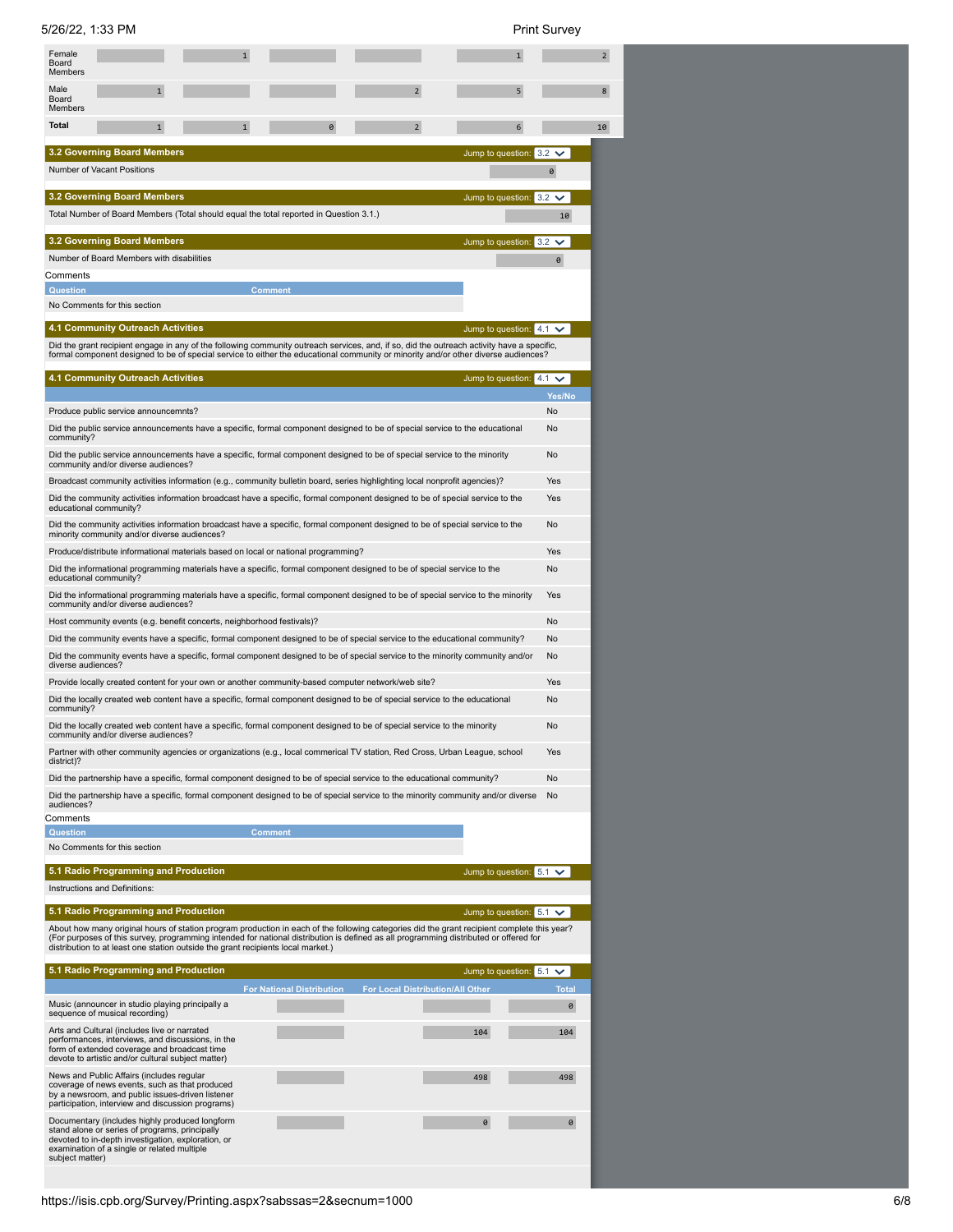| 5/26/22, 1:33 PM                                                                                                                                                                                                                                                                                                                                                                                                                                                                                                                                                                                                                                                                                                                                                                                                                                                                                                                                                                                                                                                                                                                                                                                                                                                                                                                                                                                                                                                                                                                                |                                                                                                                                                                                                                                                                                                                                                                                                                                                               | <b>Print Survey</b>                   |
|-------------------------------------------------------------------------------------------------------------------------------------------------------------------------------------------------------------------------------------------------------------------------------------------------------------------------------------------------------------------------------------------------------------------------------------------------------------------------------------------------------------------------------------------------------------------------------------------------------------------------------------------------------------------------------------------------------------------------------------------------------------------------------------------------------------------------------------------------------------------------------------------------------------------------------------------------------------------------------------------------------------------------------------------------------------------------------------------------------------------------------------------------------------------------------------------------------------------------------------------------------------------------------------------------------------------------------------------------------------------------------------------------------------------------------------------------------------------------------------------------------------------------------------------------|---------------------------------------------------------------------------------------------------------------------------------------------------------------------------------------------------------------------------------------------------------------------------------------------------------------------------------------------------------------------------------------------------------------------------------------------------------------|---------------------------------------|
| All Other (incl. sports and religious - Do NOT<br>include fundraising)                                                                                                                                                                                                                                                                                                                                                                                                                                                                                                                                                                                                                                                                                                                                                                                                                                                                                                                                                                                                                                                                                                                                                                                                                                                                                                                                                                                                                                                                          |                                                                                                                                                                                                                                                                                                                                                                                                                                                               | 0                                     |
| Total                                                                                                                                                                                                                                                                                                                                                                                                                                                                                                                                                                                                                                                                                                                                                                                                                                                                                                                                                                                                                                                                                                                                                                                                                                                                                                                                                                                                                                                                                                                                           | 602                                                                                                                                                                                                                                                                                                                                                                                                                                                           | 602                                   |
| 5.1 Radio Programming and Production                                                                                                                                                                                                                                                                                                                                                                                                                                                                                                                                                                                                                                                                                                                                                                                                                                                                                                                                                                                                                                                                                                                                                                                                                                                                                                                                                                                                                                                                                                            |                                                                                                                                                                                                                                                                                                                                                                                                                                                               | Jump to question: 5.1<br>$\checkmark$ |
| Out of all these hours of station production during the year for about how many was a minority ethnic or racial group member in principal<br>charge of the production? (Minority ethnic or racial groups refer to: African-American, Hispanic, Native American and Asian<br>American/Pacific Islander.)                                                                                                                                                                                                                                                                                                                                                                                                                                                                                                                                                                                                                                                                                                                                                                                                                                                                                                                                                                                                                                                                                                                                                                                                                                         |                                                                                                                                                                                                                                                                                                                                                                                                                                                               |                                       |
| 5.1 Radio Programming and Production                                                                                                                                                                                                                                                                                                                                                                                                                                                                                                                                                                                                                                                                                                                                                                                                                                                                                                                                                                                                                                                                                                                                                                                                                                                                                                                                                                                                                                                                                                            |                                                                                                                                                                                                                                                                                                                                                                                                                                                               | Jump to question: $5.1 \vee$          |
| Approx Number of Original Program Hours                                                                                                                                                                                                                                                                                                                                                                                                                                                                                                                                                                                                                                                                                                                                                                                                                                                                                                                                                                                                                                                                                                                                                                                                                                                                                                                                                                                                                                                                                                         |                                                                                                                                                                                                                                                                                                                                                                                                                                                               |                                       |
| Comments                                                                                                                                                                                                                                                                                                                                                                                                                                                                                                                                                                                                                                                                                                                                                                                                                                                                                                                                                                                                                                                                                                                                                                                                                                                                                                                                                                                                                                                                                                                                        |                                                                                                                                                                                                                                                                                                                                                                                                                                                               |                                       |
| <b>Comment</b><br><b>Question</b>                                                                                                                                                                                                                                                                                                                                                                                                                                                                                                                                                                                                                                                                                                                                                                                                                                                                                                                                                                                                                                                                                                                                                                                                                                                                                                                                                                                                                                                                                                               |                                                                                                                                                                                                                                                                                                                                                                                                                                                               |                                       |
| No Comments for this section                                                                                                                                                                                                                                                                                                                                                                                                                                                                                                                                                                                                                                                                                                                                                                                                                                                                                                                                                                                                                                                                                                                                                                                                                                                                                                                                                                                                                                                                                                                    |                                                                                                                                                                                                                                                                                                                                                                                                                                                               |                                       |
| 6.1 Telling Public Radio's Story                                                                                                                                                                                                                                                                                                                                                                                                                                                                                                                                                                                                                                                                                                                                                                                                                                                                                                                                                                                                                                                                                                                                                                                                                                                                                                                                                                                                                                                                                                                |                                                                                                                                                                                                                                                                                                                                                                                                                                                               | Jump to question: $6.1 \checkmark$    |
| The purpose of this section is to give you an opportunity to tell us and your<br>community about the activities you have engaged in to address community needs<br>by outlining key services provided, and the local value and impact of those<br>services. Please report on activities that occured in Fiscal Year 2017. Responses<br>may be shared with Congress or the public. Grantees are required to post a copy<br>of this report (Section 6 only) to their website no later than ten (10) days after the<br>submission of the report to CPB. CPB recommends placing the report in an<br>"About" or similar section on your website. This section had previously been<br>optional. Response to this section of the SAS is now mandatory.                                                                                                                                                                                                                                                                                                                                                                                                                                                                                                                                                                                                                                                                                                                                                                                                  | Joint licensee Grantees that have filed a 2017<br>Local Content and Services Report as part of<br>meeting the requirement for TV CSG funding may<br>state they have done so in the corresponding<br>questions below, so long as all of the questions<br>below were addressed as they relate to radio<br>operations in such report. You must include the<br>date the report was submitted to CPB along with<br>the TV Grantee ID under which it was submitted. |                                       |
| 6.1 Telling Public Radio's Story                                                                                                                                                                                                                                                                                                                                                                                                                                                                                                                                                                                                                                                                                                                                                                                                                                                                                                                                                                                                                                                                                                                                                                                                                                                                                                                                                                                                                                                                                                                |                                                                                                                                                                                                                                                                                                                                                                                                                                                               | Jump to question: $6.1 \vee$          |
| 1. Describe your overall goals and approach to address identified community issues, needs, and interests through your station's vital local<br>services, such as multiplatform long and short-form content, digital and in-person engagement, education services, community information,<br>partnership support, and other activities, and audiences you reached or new audiences you engaged.                                                                                                                                                                                                                                                                                                                                                                                                                                                                                                                                                                                                                                                                                                                                                                                                                                                                                                                                                                                                                                                                                                                                                  |                                                                                                                                                                                                                                                                                                                                                                                                                                                               |                                       |
| We are a multi-platform organization that serves the entire community with curriculum-based educational content, trusted news and public<br>affairs programs and rich visual and performing arts coverage with a local focus on all platforms: News 88.7, TV 8, and<br>houstonpublicmedia.org. We continue to strive to develop important relationships and partnerships across Greater Houston and beyond. Our<br>goal continues to be to help our listeners, viewers and houstonpublicmedia.org consumers explore what local, regional and national current<br>events and stories mean for them. Our content includes data driven stories, expert opinions, and personal stories of everyday people.<br>Additionally, we are extending converstions beyond the life of a story through year-long initiatives, such as our DiverseCity initiative, news<br>series, FB Live conversations, and by taking the conversation to Twitter via hashtags. For example, we participated in a statewide social<br>media project called #TXDecides with other public media stations that participate in the Texas Station Collaborative. This year, listeners from<br>across Texas were able to ask questions about the 85th Texas Legislative Session via the hashtag #TXDecides. Furthermore, we continued to<br>build on our comprehensive effort, DiverseCity, by hosting a TV special on race relations, a town hall on Latino issues, and a livestream<br>conversation with Houston area leaders on what President Trump should know about Houston. |                                                                                                                                                                                                                                                                                                                                                                                                                                                               |                                       |
| 6.1 Telling Public Radio's Story                                                                                                                                                                                                                                                                                                                                                                                                                                                                                                                                                                                                                                                                                                                                                                                                                                                                                                                                                                                                                                                                                                                                                                                                                                                                                                                                                                                                                                                                                                                |                                                                                                                                                                                                                                                                                                                                                                                                                                                               | Jump to question: $6.1 \times$        |
| 2. Describe key initiatives and the variety of partners with whom you collaborated, including other public media outlets, community nonprofits,<br>government agencies, educational institutions, the business community, teachers and parents, etc. This will illustrate the many ways you're<br>connected across the community and engaged with other important organizations in the area.                                                                                                                                                                                                                                                                                                                                                                                                                                                                                                                                                                                                                                                                                                                                                                                                                                                                                                                                                                                                                                                                                                                                                    |                                                                                                                                                                                                                                                                                                                                                                                                                                                               |                                       |
| •Texas Standard, is a national daily news and public affairs show with a Texas perspective. It is a collaboration effort between KUT Austin,<br>KERA North Texas, Houston Public Media and Texas Public Radio San Antonio. ∙NPR's A Nation Engaged: What Should President Trump<br>Know about Houston? •NPR's Next Generation Radio Project at Houston Public Media •Music in the Making are weekly sessions produced by<br>Houston Public Media's Music Lab interns featuring performances from Rice University's Shepherd School of Music and University of<br>Houston's Moores School. . Emergency communications and public safety partners included the Department of Homeland Security as well as<br>several local partners: METRO, City of Houston, Houston Police Department, Texas Medical Center, Houston Fire Department, and the<br>University of Houston Police Department. Houston Public Media is a service of the University of Houston. The annual Spelling Bee, is the<br>largest qualifying Spelling Bee in the nation involving more than 1,000 schools in over 40 counties with more than 100,000 teachers, parents<br>and students. Houston Public Media held its annual PBS KIDS Writers Contest at th<br>was a live storytelling event meant to inspire educators presented by Houston Public Media and the Mayor's Office of Education. . Houston<br>Public Media broadcasts the Houston Symphony on 88.7 and 88.7HD-2 every week.                                                                                     |                                                                                                                                                                                                                                                                                                                                                                                                                                                               |                                       |
| 6.1 Telling Public Radio's Story                                                                                                                                                                                                                                                                                                                                                                                                                                                                                                                                                                                                                                                                                                                                                                                                                                                                                                                                                                                                                                                                                                                                                                                                                                                                                                                                                                                                                                                                                                                |                                                                                                                                                                                                                                                                                                                                                                                                                                                               | Jump to question: $6.1 \checkmark$    |
| 3. What impact did your key initiatives and partnerships have in your community? Describe any known measurable impact, such as increased<br>awareness, learning or understanding about particular issues. Describe indicators of success, such as connecting people to needed<br>resources or strengthening conversational ties across diverse neighborhoods. Did a partner see an increase in requests for related<br>resources? Please include direct feedback from a partner(s) or from a person(s) served.                                                                                                                                                                                                                                                                                                                                                                                                                                                                                                                                                                                                                                                                                                                                                                                                                                                                                                                                                                                                                                  |                                                                                                                                                                                                                                                                                                                                                                                                                                                               |                                       |
| As Hurricane Harvey hit the Texas Gulf Coast on August 25, 2017, Houston Public Media extended news coverage on its multicast channels,<br>simulcasted to KEDT in Corpus Christi, and provided coverage to national and international media, including NPR, PBS NewsHour, the BBC,<br>and Gold Coast Radio. When flooding caused by Hurricane Harvey forced CBS affiliate, KHOU, to evacuate its building, KHOU employees<br>set un in Houston Public Media's production studios to continue its 24/7 news operation. KHOU employees are expected to be displaced                                                                                                                                                                                                                                                                                                                                                                                                                                                                                                                                                                                                                                                                                                                                                                                                                                                                                                                                                                               |                                                                                                                                                                                                                                                                                                                                                                                                                                                               |                                       |

and Gold Coast Radio. When flooding caused by Hurricane Harvey forced CBS affiliate, KHOU, to evacuate its building, KHOU employees<br>set up in Houston Public Media's production studios to continue its 24/7 news operation. K students, veterans, station members, and community leaders. The directors shared their insights and experiences over the 10-year journey<br>making the film series through a moderated a discussion. The moving evening included Houston Public Media highlighted Houston's stories of the conflict by traveling to Vietnam and documenting the journey in a video blog. Today,<br>more than four decades after the war ended, this local connection effort explor

### **6.1 Telling Public Radio's Story**

### Jump to question:  $6.1 \times$

4. Please describe any efforts (e.g. programming, production, engagement activities) you have made to investigate and/or meet the needs of<br>minority and other diverse audiences (including, but not limited to, new immigrants regularly broadcast in a language other than English, please note the language broadcast.

Houston Public Media launched DiverseCity, kicking off a multi-platform effort exploring what being the most diverse metropolitan area in the nation means for Greater Houston. As part of this communities, and nation means for Greater Houston. As part of this comprehensive effort, we investigate how diversity shapes the city and its communities, and<br>what the impact is on Houstonians in today's current political climate.DiverseCi Osvaldo Corral, with Univision 45, and Gabriela Natale, host of SuperLatina, explored stories of success in the Latino community, issues<br>around immigration, and the strong culture and character of Houston's East End commu